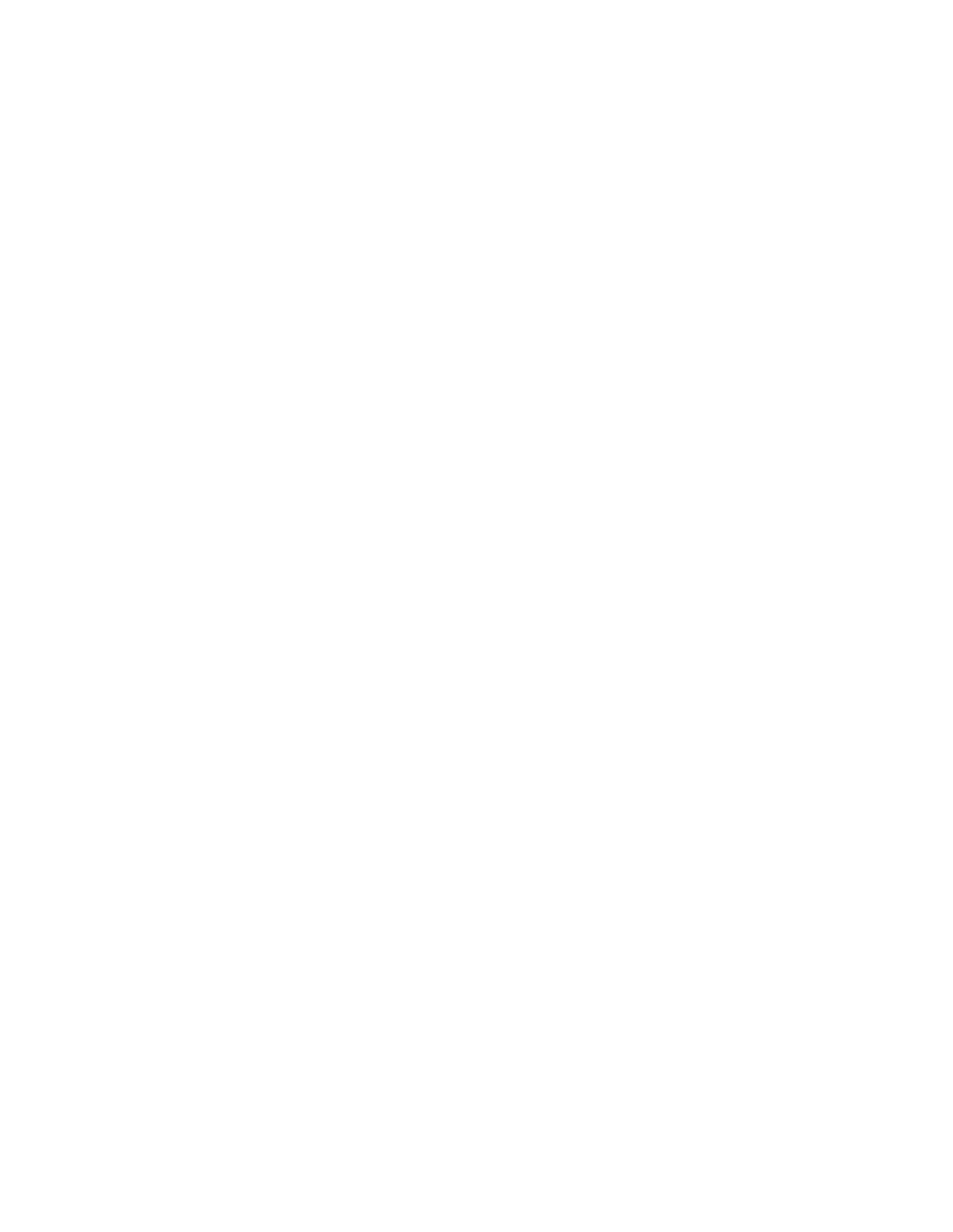# **PUBLISHED OPINION**

Case No.: 95-2948

Complete Title

of Case:

## COREY W. HUSSEY,

Plaintiff-Appellant,

v.

#### OUTAGAMIE COUNTY,

#### Defendant-Respondent.

| Submitted on Briefs: | February 26, 1996 |  |
|----------------------|-------------------|--|
| Oral Argument:       |                   |  |

**COURT OF APPEALS OF WISCONSIN** 

| Opinion Released: | March 12, 1996 |  |
|-------------------|----------------|--|
| Opinion Filed:    | March 12, 1996 |  |

| Source of APPEAL       | Appeal from a judgment |           |
|------------------------|------------------------|-----------|
| <b>Full Name JUDGE</b> | COURT:                 | Circuit   |
| Lower Court.           | COUNTY:                | Outagamie |
| (If "Special",         | JUDGE: Philip M. Kirk  |           |
| so indicate)           |                        |           |

JUDGES: Cane, P.J., LaRocque and Myse, JJ. Concurred: Dissented:

Appellant

ATTORNEYSOn behalf of plaintiff-appellant, the cause was submitted on the briefs of Frederick J. Mohr of Frederick J. Mohr, S.C. of Green Bay.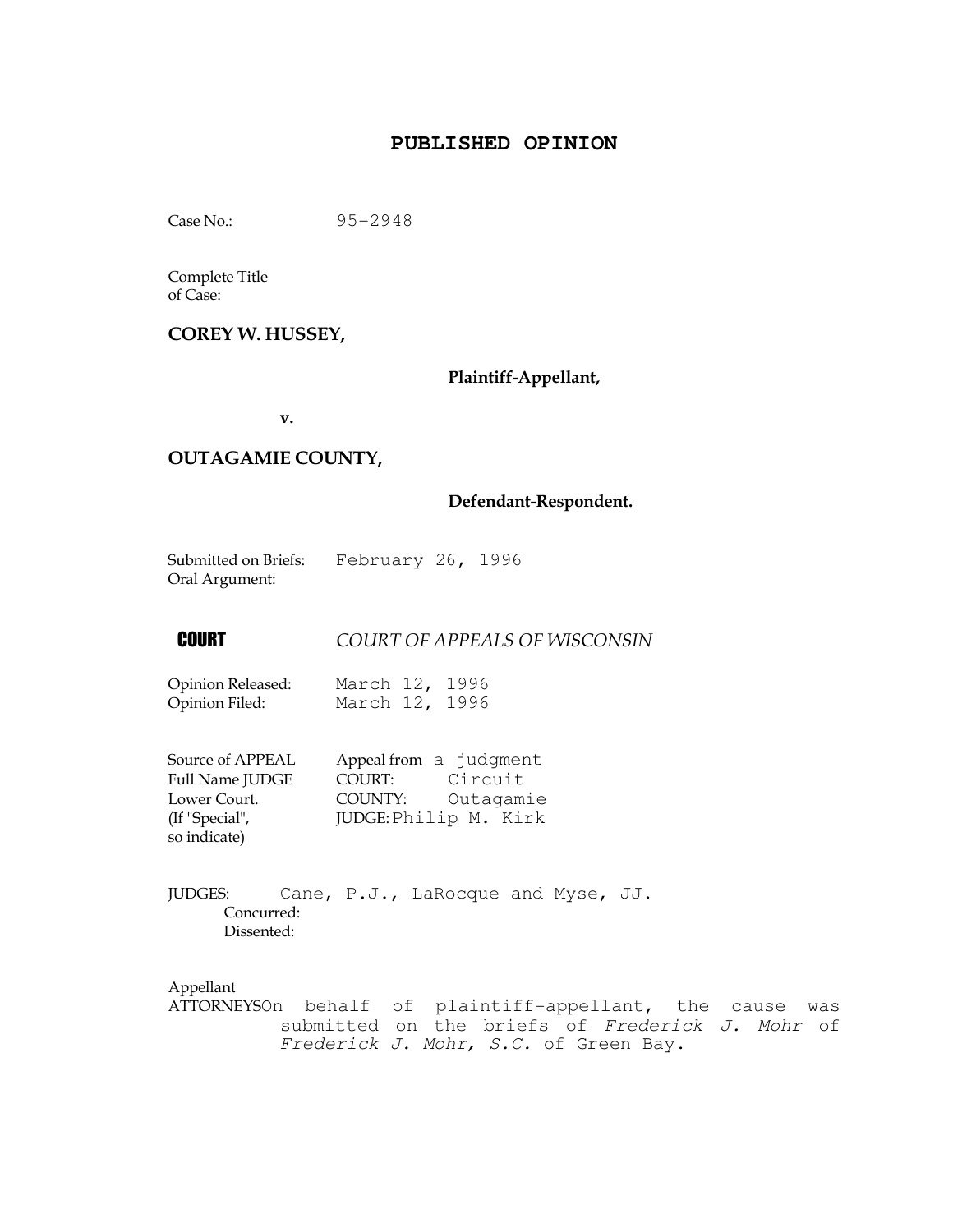#### Respondent

ATTORNEYSOn behalf of defendant-respondent, the cause was submitted on the brief of Anna M. Pepelnjak and Michele M. Ford of Crivillo, Carlson, Mentkowski & Steeves, S.C. of Milwaukee.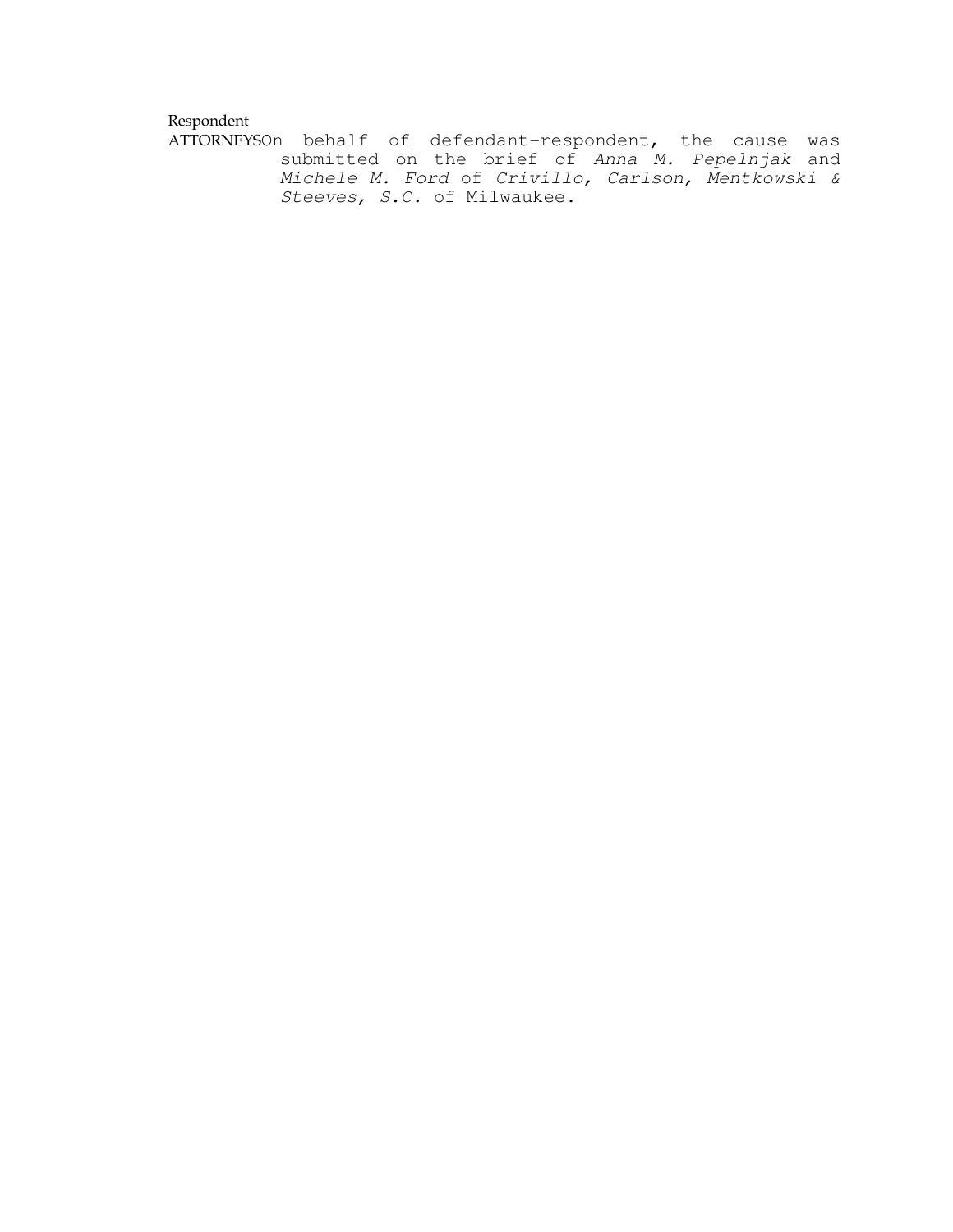# COURT OF APPEALS DECISION DATED AND RELEASED

### MARCH 12, 1996

A party may file with the Supreme Court a petition to review an adverse decision by the Court of Appeals. See § 808.10 and RULE 809.62(1), STATS.

# **NOTICE**

This opinion is subject to further editing. If published, the official version will appear in the bound volume of the Official Reports.

No. 95-2948

 $\overline{a}$ 

# STATE OF WISCONSIN THE RESERVE TO THE STATE OF APPEALS

COREY W. HUSSEY,

#### Plaintiff-Appellant,

v.

OUTAGAMIE COUNTY,

#### Defendant-Respondent.

 APPEAL from a judgment of the circuit court for Outagamie county: PHILIP M. KIRK, Judge. Affirmed.

Before Cane, P.J., LaRocque and Myse, JJ.

 LaROCQUE, J. Corey Hussey appeals a summary judgment dismissing his complaint against Outagamie County. Hussey sought a permanent injunction prohibiting the County from discharging him as a deputy sheriff until the County complied with the procedures contained in § 59.21(8)(b), STATS. <sup>1</sup> The circuit court dismissed the complaint on the grounds

 $1$  Section 59.21(8)(b), STATS. provides in part:

<sup>1. [</sup>W]henever the sheriff ... believes that a deputy has acted so as to show the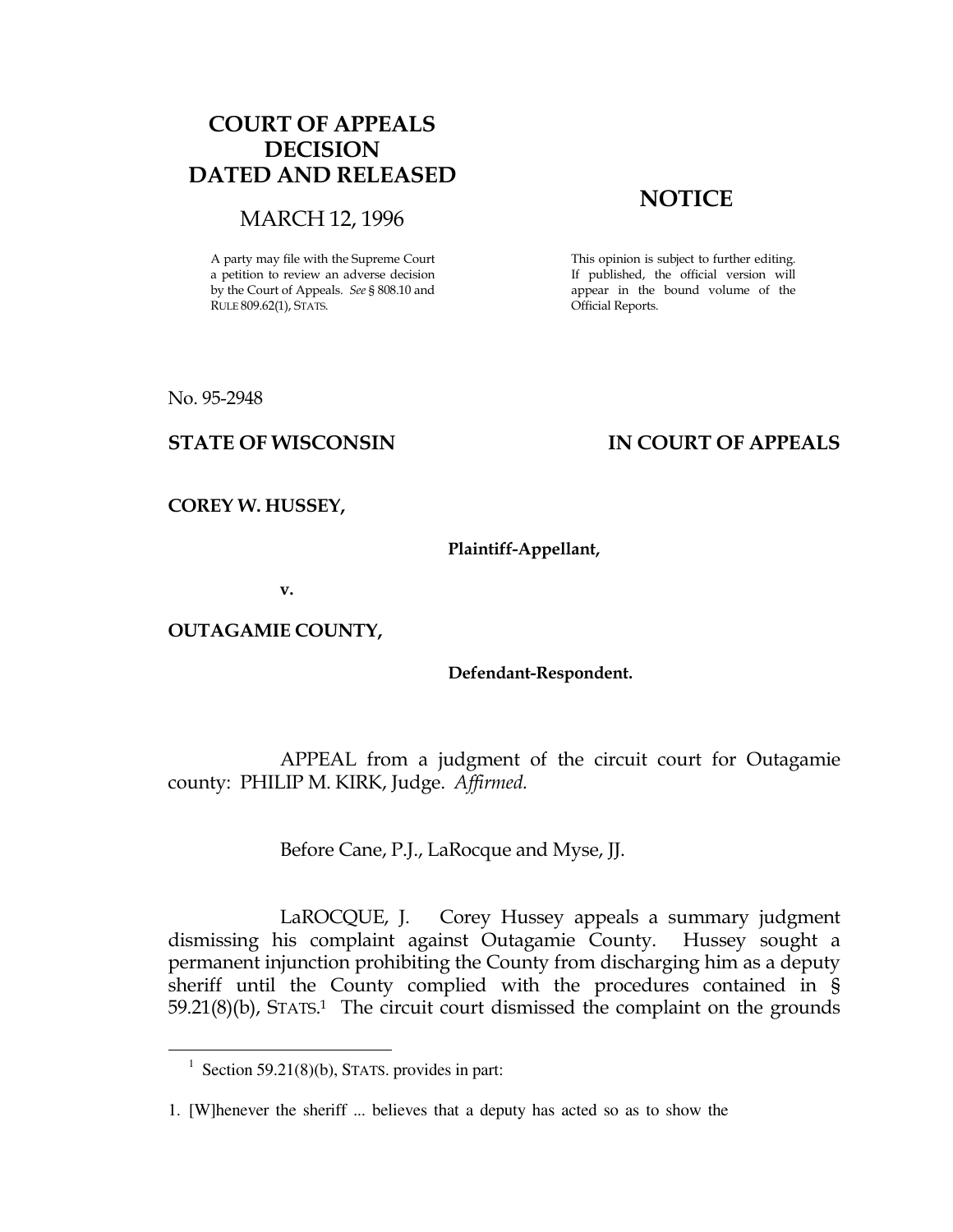that Hussey was employed on a probationary basis and that the County need not comply with the procedural requirements of § 59.21(8)(b) to discharge a probationary officer. Hussey argues that the procedural requirements of § 59.21(8)(b) unambiguously apply to probationary officers. Because the employment terms of a probationary law enforcement officer are governed by § 165.85(4), STATS., <sup>2</sup> and the parties' collective bargaining agreement, not by  $\S 59.21(8)(b)$ , we reject Hussey's argument and affirm the judgment.<sup>3</sup>

 The facts are undisputed. Hussey began his employment as a sheriff's deputy with Outagamie County on April 11, 1994. The collective bargaining agreement between the County and the Outagamie County Professional Police Association governed the terms of Hussey's employment. The agreement provided that law enforcement officers subject to its terms were on probationary status for the first twelve months of employment and that Outagamie County can discharge probationary officers "at the discretion of the

(..continued)

deputy to be incompetent to perform the duties of deputy sheriff or to have merited suspension, demotion or dismissal, the sheriff ... shall report in writing to the grievance committee setting forth specifically the complaint against the deputy, and ... may suspend or demote the officer at the time such complaint is filed.

- 2. The grievance committee shall forthwith notify the accused officer of the filing of the charges and on request furnish the accused officer with a copy of the same.
- 3. The grievance committee shall, if the officer requests a hearing, appoint a time and place for the hearing of the charges ....
	- <sup>2</sup> Section 165.85(4)(b), STATS., provides in part:
- No person may be appointed as a law enforcement or tribal law enforcement officer, except on a temporary or probationary basis, unless the person has satisfactorily completed a preparatory program of law enforcement training approved by the board and has been certified by the board as being qualified to be a law enforcement or tribal law enforcement officer.

<sup>3</sup> Hussey also argues that the circuit court erred by holding that his claim was barred by § 893.80(1), STATS., because he failed to provide the County with timely notice of his claim. Our decision that the County was not required to follow the procedures in § 59.21, STATS., to discharge Hussey disposes of the appeal. If a decision on one point disposes of the appeal, we will not consider other issues raised. *See Sweet v. Berge*, 113 Wis.2d 61, 67, 334 N.W.2d 559, 562 (Ct. App. 1983).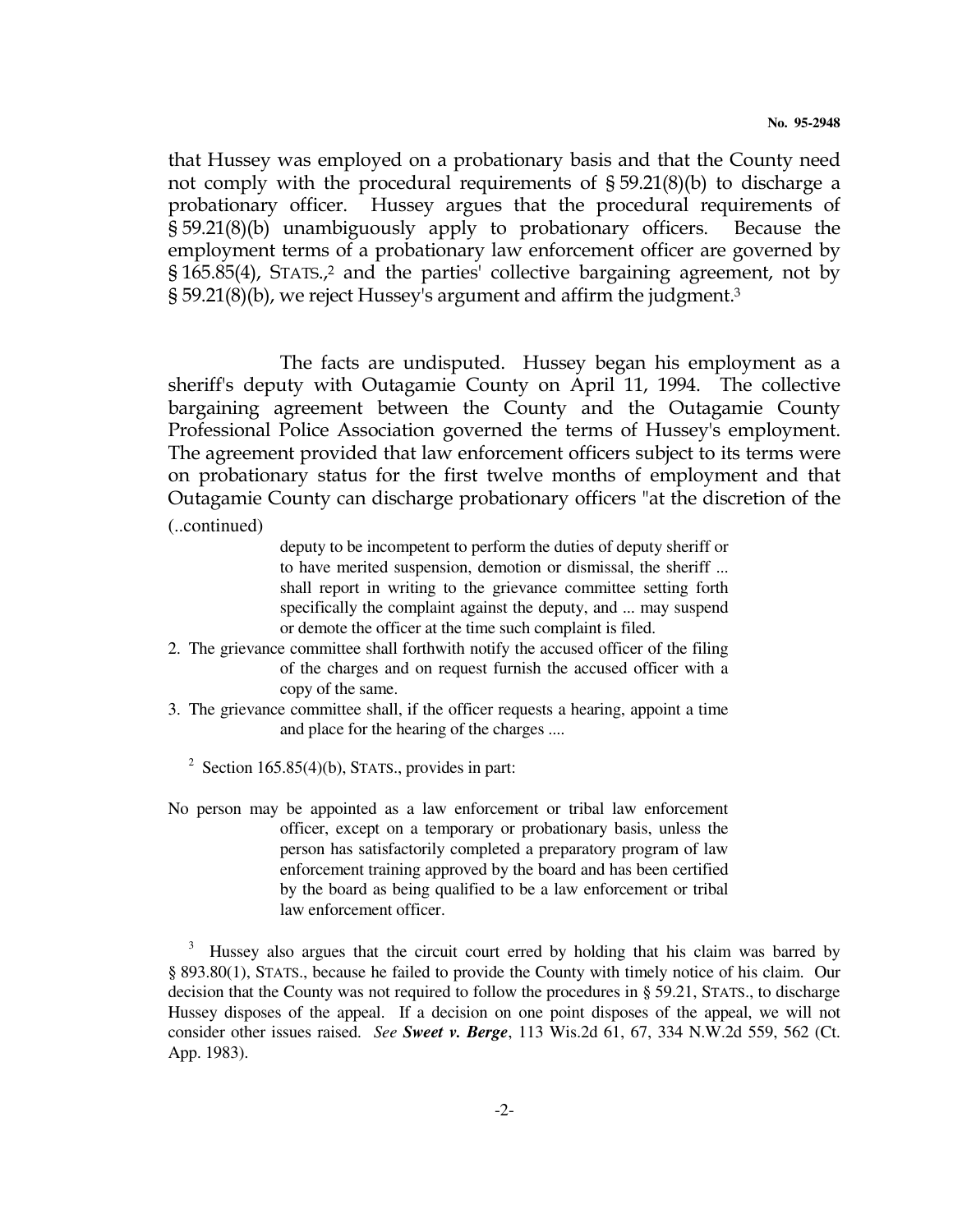County without regard to cause and without regard to any appeal or grievance procedure."

 The County alleges that during Hussey's tenure as a probationary officer, Hussey acted improperly on several occasions. Specifically, Hussey failed to secure proper proof at a crime scene, failed to file the proper documentation several times and acted unprofessionally toward a district attorney. The most serious incident occurred on February 12, 1995, when Hussey was assigned to accompany a state prisoner from Outagamie County to a hospital in Madison for emergency treatment. When they arrived in Madison, there was some confusion as to who would take custody of the inmate. Hussey informed a corrections officer that someone else must take custody of the prisoner within thirty minutes or Hussey would leave the prisoner unguarded. Hussey hung up the telephone on his superior when he told Hussey that he was not to leave the prisoner until another officer came to relieve him.

 A short time later, the County decided to discharge Hussey because of his record of poor performance and insubordination.4 Hussey filed a complaint against the County seeking an injunction requiring his reinstatement with back pay until the County complied with the procedural requirements of § 59.21(8)(b), STATS. Both parties moved for summary judgment. The circuit court granted the County's motion.

We review summary judgment de novo. Park Bankcorp. v. Sletteland, 182 Wis.2d 131, 140, 513 N.W.2d 609, 613 (Ct. App. 1994). When reviewing summary judgment, we apply the standard set forth in § 802.08(2), STATS., in the same manner as the circuit court. *Kreinz v. NDII Secs. Corp.*, 138 Wis.2d 204, 209, 406 N.W.2d 164, 166 (Ct. App. 1987). Where, as here, both parties file countermotions for summary judgment, and neither argues that factual disputes bar the other's motion, the facts are deemed stipulated, leaving the court with issues of law. *Lucas v. Godfrey*, 161 Wis.2d 51, 57, 467 N.W.2d 180, 183 (Ct. App. 1990).

 $\overline{a}$ 

<sup>4</sup> In circuit court, the County argued that Hussey voluntarily resigned. For purposes of this appeal, the County concedes that Hussey was terminated.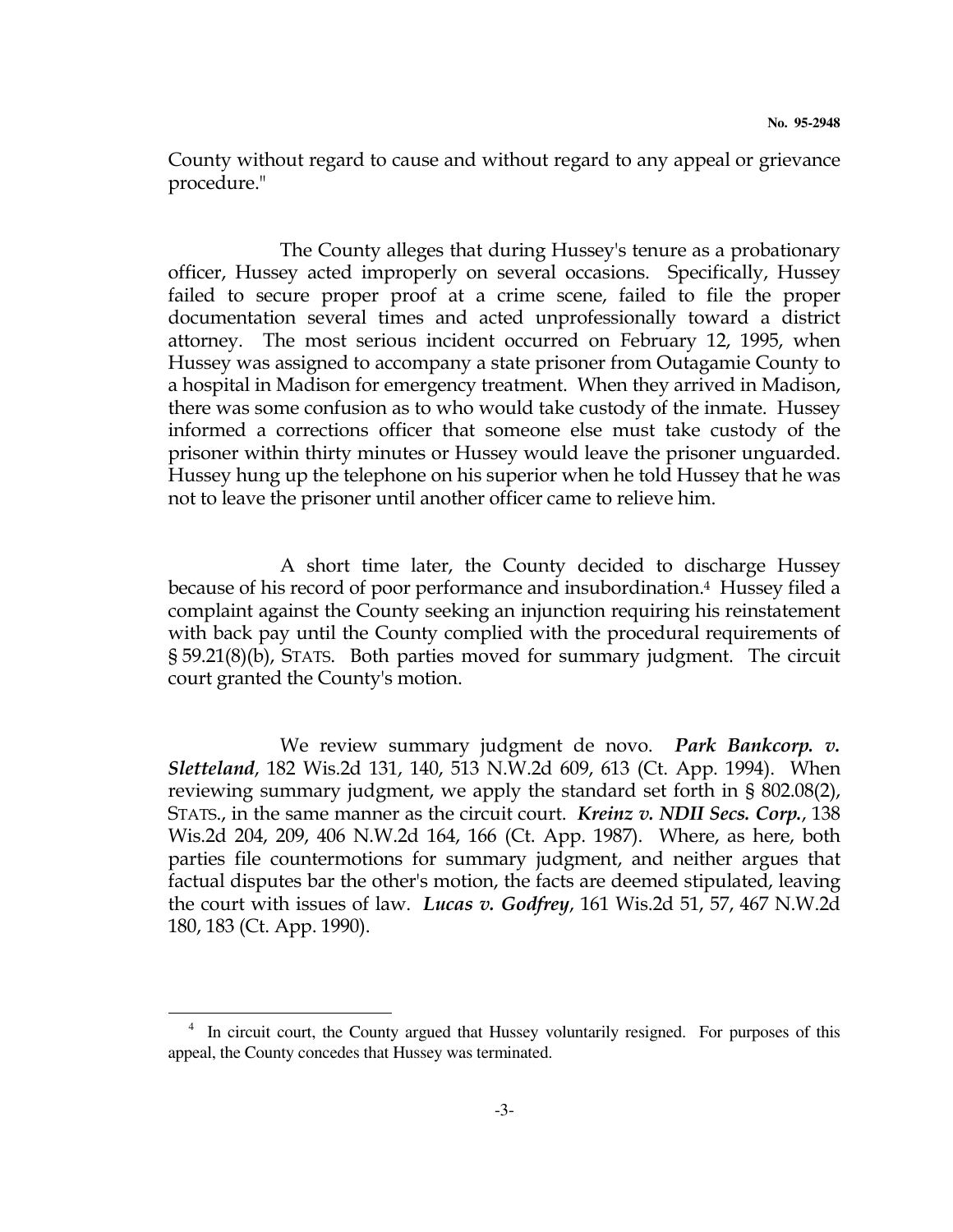The collective bargaining agreement unambiguously provided that the County hired Hussey as a probationary officer. In Kaiser v. Board of Police & Fire Commr's, 104 Wis.2d 498, 311 N.W.2d 646 (1981), our supreme court held that § 165.85(4)(b), STATS., governs the terms of employment for probationary city police officers, so that cities do not need to follow the procedures in § 62.13(5), STATS., <sup>5</sup> to discharge probationary officers. The plaintiff in Kaiser, 104 Wis.2d at 501, 311 N.W.2d at 648, argued that § 62.13(5) entitled him to a list of the reasons for his termination and a hearing. The Kaiser court held that when an officer is hired as a probationary employee under § 165.85(4)(b), the terms of the collective bargaining agreement regarding probationary officers govern the terms of employment, § 62.13(5) does not. The bargaining agreement in Kaiser stated that probationary employees could not make a claim or grievance with respect to a discharge during the probation period. Id. at 502, 311 N.W.2d at 648.

 In Kaiser, the court reasoned that § 165.85(4)(b), STATS., specifically governed probationary officers, so the general provisions of § 62.13(5), STATS., governing the generic class of all police officers who were "subordinates," did not apply. Id. at 503, 311 N.W.2d at 649. The court further based its holding on the grounds that "[t]here is no doubt that the use of a probationary period is an excellent means of examining candidates and is well-suited to securing the best service available. It enables the board to better evaluate a potential officer's skill and character. Probation is a continuation of the hiring process." Id. at 504, 311 N.W.2d at 649. We conclude that the reasoning of **Kaiser** controls this case, so that the County may discharge probationary deputies pursuant to the terms of its collective bargaining agreement, regardless of § 59.13(8), STATS.

 $\overline{a}$ 

<sup>&</sup>lt;sup>5</sup> Section 62.13(5), STATS., provides in part:

<sup>(</sup>c) A subordinate may be suspended for just cause ... by the chief or the board as a penalty. The chief shall file a report of such suspension with the commission immediately upon issuing the suspension. ... If the subordinate suspended by the chief requests a hearing before the board, the chief shall be required to file charges with the board upon which such suspension was based.

<sup>(</sup>d) Following the filing of charges in any case, a copy thereof shall be served upon the person charged. The board shall set date for a hearing .... [B]oth the accused and the complainant may be represented by an attorney and may compel the attendance of witnesses by subpoenas ....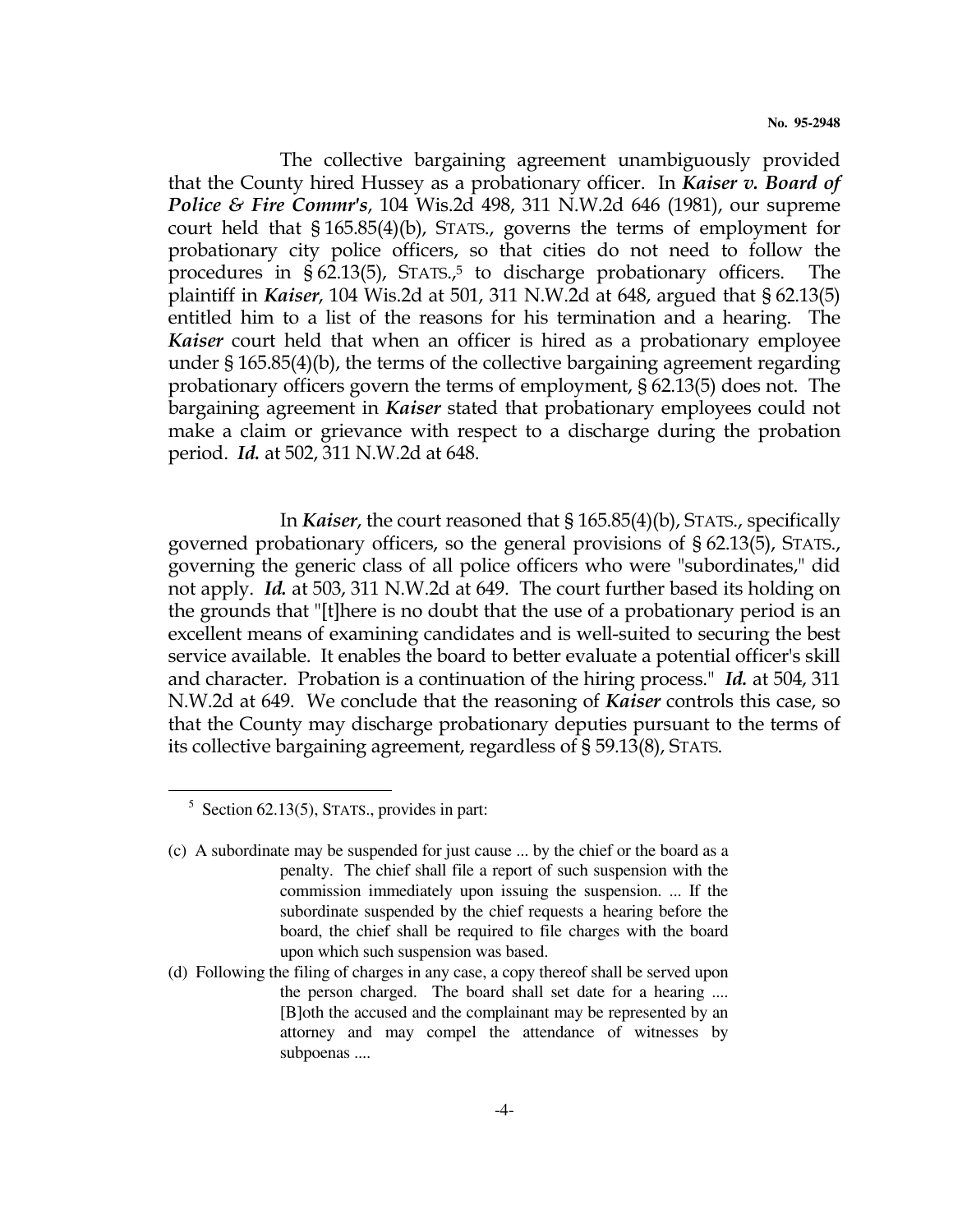Hussey attempts to distinguish Kaiser on the grounds that the statutory section at issue in that case, § 62.13(5), STATS., governed "disciplinary actions," whereas the statutory section at issue in this case, § 59.21(8)(b), STATS., governs instances when the sheriff terminates a deputy on grounds of incompetence. Hussey claims this distinction is significant because the supreme court in Kaiser noted that § 62.13(5) did not apply because "Kaiser was not disciplined; he was terminated as not suited for service as a police officer." Id. at 503, 311 N.W.2d at 649. This sentence in Kaiser is actually an inaccurate characterization of the statute. A reading of § 62.13(5) reveals that among the disciplinary choices are suspension, demotion or removal. See § 62.13(5)(e), STATS.

We conclude that Hussey fails to meaningfully distinguish Kaiser. The distinction he notes does not affect the rationale that § 165.85(4)(b), STATS., specifically controls the employment status of probationary employees to the exclusion of general statutes. In *Kaiser*, our supreme court concluded that § 62.13(5), STATS., was a general statute because it governed all "subordinates," a generic term that included all police officers. Id. at 503, 311 N.W.2d at 649. Similarly, we conclude that § 59.21(8)(b), STATS., is a general provision because it governs all "deputy sheriffs."

 Hussey contends that the rationale of Kaiser, that § 165.85, STATS., governs because it is more specific, does not apply in this case. First, Hussey argues that  $\S 59.21(8)(b)$ , STATS., is more specific than  $\S 165.85(4)(b)$ , STATS., because § 59.21(8)(b) delineates specific procedures for termination whereas § 165.85(4)(b) does not address the issue of discharge. Next, Hussey argues the two statutes do not deal with the same subject matter in that § 165.85(4)(b) applies to hiring officers and § 59.21(8)(b) applies to the procedures required to discharge an officer. Analogous arguments could have been made with respect to § 62.13(5), STATS., in Kaiser. By reaching its decision, our supreme court implicitly rejected these arguments.

We also note that the reasoning in Kaiser that a probationary period is "an excellent means of examining candidates and is well-suited to securing the best service available" in the area of law enforcement applies here. Id. at 504, 311 N.W.2d at 649. Hussey offers no reasonable basis to persuade us that the use of probationary status is less useful in hiring County deputies than in hiring city police officers.